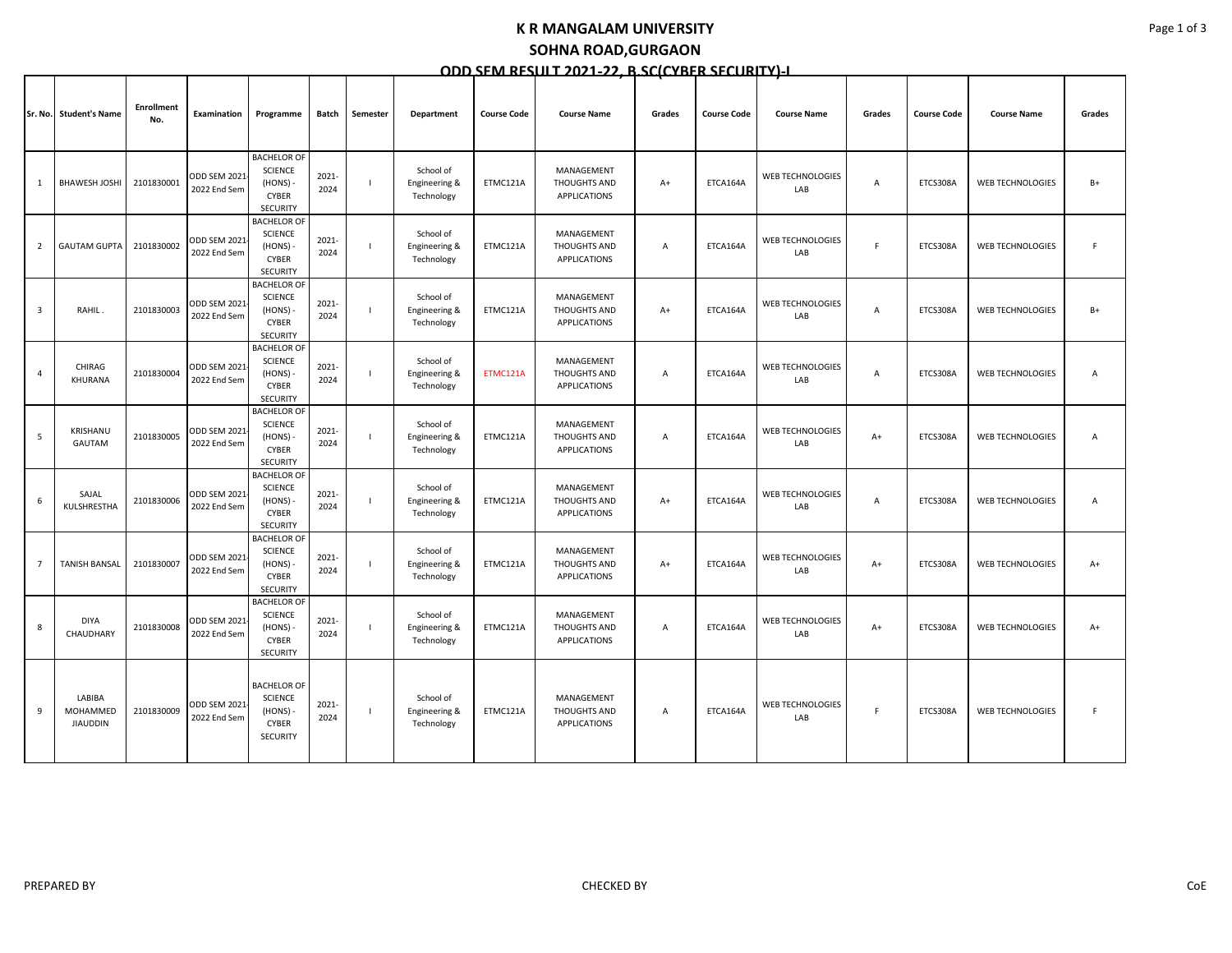#### **K R MANGALAM UNIVERSITY**

## **SOHNA ROAD,GURGAON**

|  | ODD SEM RESULT 2021-22. B.SC(CYBER SFCURITY)-I |  |  |  |
|--|------------------------------------------------|--|--|--|
|  |                                                |  |  |  |

|                |                                       |                          |                                     |                                                                                     |               |          |                                          |                    |                    |              | <u>JLN JLCJIN</u>  |                      |                |                    |                             |        |
|----------------|---------------------------------------|--------------------------|-------------------------------------|-------------------------------------------------------------------------------------|---------------|----------|------------------------------------------|--------------------|--------------------|--------------|--------------------|----------------------|----------------|--------------------|-----------------------------|--------|
|                | Sr. No. Student's Name                | <b>Enrollment</b><br>No. | Examination                         | Programme                                                                           | Batch         | Semester | Department                               | <b>Course Code</b> | <b>Course Name</b> | Grades       | <b>Course Code</b> | <b>Course Name</b>   | Grades         | <b>Course Code</b> | <b>Course Name</b>          | Grades |
| 1              | <b>BHAWESH JOSHI</b>                  | 2101830001               | <b>ODD SEM 2021</b><br>2022 End Sem | <b>BACHELOR OF</b><br><b>SCIENCE</b><br>(HONS) -<br><b>CYBER</b><br><b>SECURITY</b> | 2021-<br>2024 | -1       | School of<br>Engineering &<br>Technology | BSPH103A           | <b>MECHANICS</b>   | P            | BSPH153A           | <b>MECHANICS LAB</b> | $\mathsf{C}$   | UCCS155A           | <b>COMMUNICATION SKILLS</b> | $B+$   |
| $\overline{2}$ | <b>GAUTAM GUPTA</b>                   | 2101830002               | <b>ODD SEM 2021</b><br>2022 End Sem | <b>BACHELOR OF</b><br>SCIENCE<br>(HONS)<br><b>CYBER</b><br>SECURITY                 | 2021-<br>2024 |          | School of<br>Engineering &<br>Technology | BSPH103A           | <b>MECHANICS</b>   | F            | BSPH153A           | <b>MECHANICS LAB</b> | F.             | UCCS155A           | <b>COMMUNICATION SKILLS</b> | F      |
| $\overline{3}$ | RAHIL.                                | 2101830003               | ODD SEM 2021<br>2022 End Sem        | <b>BACHELOR OF</b><br><b>SCIENCE</b><br>(HONS)<br><b>CYBER</b><br>SECURITY          | 2021-<br>2024 |          | School of<br>Engineering &<br>Technology | BSPH103A           | <b>MECHANICS</b>   | P            | BSPH153A           | <b>MECHANICS LAB</b> | B              | UCCS155A           | <b>COMMUNICATION SKILLS</b> | B      |
| $\overline{a}$ | CHIRAG<br>KHURANA                     | 2101830004               | <b>ODD SEM 2021</b><br>2022 End Sem | <b>BACHELOR OF</b><br><b>SCIENCE</b><br>(HONS) -<br>CYBER<br>SECURITY               | 2021-<br>2024 |          | School of<br>Engineering &<br>Technology | BSPH103A           | <b>MECHANICS</b>   | $\mathsf{C}$ | BSPH153A           | <b>MECHANICS LAB</b> | $B+$           | UCCS155A           | <b>COMMUNICATION SKILLS</b> | $B+$   |
| 5              | KRISHANU<br>GAUTAM                    | 2101830005               | ODD SEM 2021<br>2022 End Sem        | <b>BACHELOR OF</b><br>SCIENCE<br>(HONS) -<br><b>CYBER</b><br>SECURITY               | 2021-<br>2024 |          | School of<br>Engineering &<br>Technology | BSPH103A           | <b>MECHANICS</b>   | $\circ$      | BSPH153A           | <b>MECHANICS LAB</b> | A              | UCCS155A           | <b>COMMUNICATION SKILLS</b> | $B+$   |
| 6              | SAJAL<br>KULSHRESTHA                  | 2101830006               | <b>ODD SEM 2021</b><br>2022 End Sem | <b>BACHELOR OF</b><br><b>SCIENCE</b><br>(HONS) -<br><b>CYBER</b><br><b>SECURITY</b> | 2021-<br>2024 |          | School of<br>Engineering &<br>Technology | BSPH103A           | <b>MECHANICS</b>   | P            | BSPH153A           | <b>MECHANICS LAB</b> | $\mathsf{C}$   | UCCS155A           | <b>COMMUNICATION SKILLS</b> | $B+$   |
| $\overline{7}$ | <b>TANISH BANSAL</b>                  | 2101830007               | <b>ODD SEM 2021</b><br>2022 End Sem | <b>BACHELOR OF</b><br><b>SCIENCE</b><br>(HONS) -<br><b>CYBER</b><br>SECURITY        | 2021-<br>2024 |          | School of<br>Engineering &<br>Technology | BSPH103A           | <b>MECHANICS</b>   | $B+$         | BSPH153A           | <b>MECHANICS LAB</b> | B              | UCCS155A           | <b>COMMUNICATION SKILLS</b> | B      |
| 8              | <b>DIYA</b><br>CHAUDHARY              | 2101830008               | <b>ODD SEM 2021</b><br>2022 End Sem | <b>BACHELOR OF</b><br>SCIENCE<br>(HONS)<br><b>CYBER</b><br>SECURITY                 | 2021-<br>2024 |          | School of<br>Engineering &<br>Technology | BSPH103A           | <b>MECHANICS</b>   | 0            | BSPH153A           | <b>MECHANICS LAB</b> | $\overline{A}$ | UCCS155A           | <b>COMMUNICATION SKILLS</b> | $B+$   |
| 9              | LABIBA<br>MOHAMMED<br><b>JIAUDDIN</b> | 2101830009               | <b>ODD SEM 2021</b><br>2022 End Sem | <b>BACHELOR OF</b><br><b>SCIENCE</b><br>(HONS) -<br><b>CYBER</b><br>SECURITY        | 2021-<br>2024 |          | School of<br>Engineering &<br>Technology | BSPH103A           | <b>MECHANICS</b>   | F            | BSPH153A           | <b>MECHANICS LAB</b> | F.             | UCCS155A           | <b>COMMUNICATION SKILLS</b> | F      |